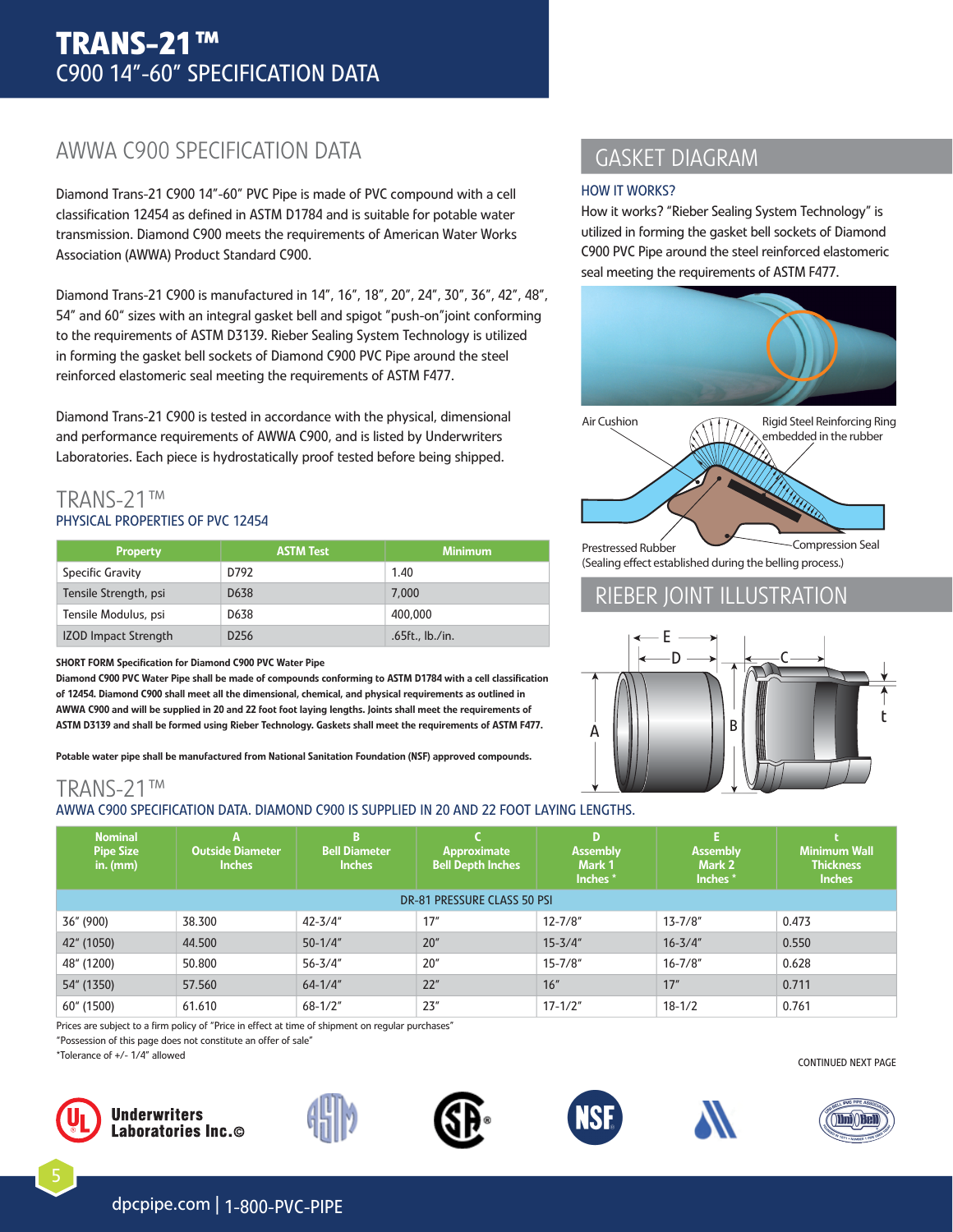| <b>Nominal</b><br><b>Pipe Size</b><br>in. (mm) | A<br><b>Outside Diameter</b><br><b>Inches</b> | B.<br><b>Bell Diameter</b><br><b>Inches</b> | C.<br>Approximate<br><b>Bell Depth: Inches</b> | D<br><b>Assembly</b><br>Mark 1: Inches * | E.<br><b>Assembly</b><br>Mark 2: Inches * | <b>Minimum Wall</b><br><b>Thickness: Inches</b> |
|------------------------------------------------|-----------------------------------------------|---------------------------------------------|------------------------------------------------|------------------------------------------|-------------------------------------------|-------------------------------------------------|
|                                                |                                               |                                             | DR-51 PRESSURE CLASS 80 PSI                    |                                          |                                           |                                                 |
| 24" (600)                                      | 25.800                                        | 30"                                         | 15"                                            | $9 - 3/4"$                               | $10 - 3/4"$                               | 0.506                                           |
| 30" (750)                                      | 32.000                                        | $37"$                                       | 17"                                            | $12 - 5/8"$                              | $13 - 5/8$ "                              | 0.627                                           |
| 36" (900)                                      | 38.300                                        | $43 - 1/2"$                                 | 17"                                            | $12 - 7/8"$                              | $13 - 7/8"$                               | 0.751                                           |
| 42" (1050)                                     | 44.500                                        | 51"                                         | 20"                                            | $15 - 3/4"$                              | $16 - 3/4"$                               | 0.872                                           |
| 48" (1200)                                     | 50.800                                        | $57 - 1/2"$                                 | $20"$                                          | $15 - 7/8"$                              | $16 - 7/8"$                               | 0.996                                           |
| 54" (1350)                                     | 57.560                                        | $65''$                                      | 22"                                            | $16''$                                   | 17"                                       | 1.129                                           |
| 60" (1500)                                     | 61.610                                        | $69 - 1/4"$                                 | 23"                                            | $17 - 1/2"$                              | $18 - 1/2"$                               | 1.208                                           |
|                                                |                                               |                                             | DR-41 PRESSURE CLASS 100 PSI                   |                                          |                                           |                                                 |
| 20" (500)                                      | 21.600                                        | $25 - 3/4"$                                 | 13"                                            | 9''                                      | 10"                                       | 0.527                                           |
| 24" (600)                                      | 25.800                                        | $30 - 1/2"$                                 | 15"                                            | $9 - 3/4"$                               | $10 - 3/4"$                               | 0.629                                           |
| 30" (750)                                      | 32.000                                        | $37 - 1/4"$                                 | 17"                                            | $12 - 5/8"$                              | $13 - 5/8"$                               | 0.780                                           |
| 36" (900)                                      | 38.300                                        | $44^{\prime\prime}$                         | 17"                                            | $12 - 7/8"$                              | $13 - 7/8$ "                              | 0.934                                           |
| 42" (1050)                                     | 44.500                                        | $51 - 1/2"$                                 | $20"$                                          | $15 - 3/4"$                              | $16 - 3/4"$                               | 1.085                                           |
| 48" (1200)                                     | 50.800                                        | $58^{\prime\prime}$                         | $20''$                                         | $15 - 7/8"$                              | $16 - 7/8$ "                              | 1.239                                           |
| 54" (1350)                                     | 57.560                                        | $65 - 3/4"$                                 | 22"                                            | 16"                                      | 17''                                      | 1.404                                           |
| 60" (1500)                                     | 61.610                                        | 70"                                         | 23"                                            | $17 - 1/2"$                              | $18 - 1/2"$                               | 1.503                                           |
|                                                |                                               |                                             | DR-32.5 PRESSURE CLASS 125 PSI                 |                                          |                                           |                                                 |
| 16" (400)                                      | 17.400                                        | 21"                                         | 11"                                            | $7 - 3/4"$                               | $8 - 3/4"$                                | 0.535                                           |
| 18" (450)                                      | 19.500                                        | $23 - 1/2"$                                 | 12"                                            | $8 - 1/4"$                               | $9 - 1/4"$                                | 0.600                                           |
| 20" (500)                                      | 21.600                                        | 26"                                         | 13"                                            | 9''                                      | 10"                                       | 0.665                                           |
| 24" (600)                                      | 25.800                                        | $30 - 3/4"$                                 | 15"                                            | $9 - 3/4"$                               | $10 - 3/4"$                               | 0.794                                           |
| 30" (750)                                      | 32.000                                        | $37 - 3/4"$                                 | 17"                                            | $12 - 5/8"$                              | $13 - 5/8"$                               | 0.985                                           |
| 36" (900)                                      | 38.300                                        | $44 - 3/4"$                                 | 17"                                            | $12 - 7/8"$                              | $13 - 7/8"$                               | 1.178                                           |
| 42" (1050)                                     | 44.500                                        | 52''                                        | $20"$                                          | $15 - 3/4"$                              | $16 - 3/4"$                               | 1.369                                           |
| 48" (1200)                                     | 50.800                                        | $58 - 1/2"$                                 | 20"                                            | $15 - 7/8"$                              | $16 - 7/8$ "                              | 1.563                                           |
| 54" (1350)                                     | 57.560                                        | $66 - 1/2"$                                 | 22"                                            | 16"                                      | 17''                                      | 1.771                                           |
| 60" (1500)                                     | 61.610                                        | $70 - 3/4"$                                 | 23"                                            | $17 - 1/2"$                              | $18 - 1/2"$                               | 1.896                                           |
|                                                |                                               |                                             | DR-25 PRESSURE CLASS 165 PSI                   |                                          |                                           |                                                 |
| 14" (350)                                      | 15.300                                        | $18 - 3/4"$                                 | 11"                                            | $6 - 7/8"$                               | $7 - 7/8"$                                | 0.612                                           |
| 16" (400)                                      | 17.400                                        | $21 - 1/4"$                                 | $11"$                                          | $7 - 3/4''$                              | $8 - 3/4"$                                | 0.696                                           |
| 18" (450)                                      | 19.500                                        | $23 - 1/4"$                                 | 12"                                            | $8 - 1/4"$                               | $9 - 1/4"$                                | 0.780                                           |
| 20" (500)                                      | 21.600                                        | $26 - 1/4"$                                 | 13"                                            | 9''                                      | 10"                                       | 0.864                                           |
| 24" (600)                                      | 25.800                                        | $31 - 1/4"$                                 | 15''                                           | $9 - 3/4"$                               | $10 - 3/4"$                               | 1.032                                           |
| 30" (750)                                      | 32.000                                        | $38 - 1/4"$                                 | 17"                                            | $12 - 5/8"$                              | $13 - 5/8"$                               | 1.280                                           |
| 36" (900)                                      | 38.300                                        | 45"<br>$52 - 1/4"$                          | 17"<br>20"                                     | $12 - 7/8"$<br>$15 - 3/4"$               | $13 - 7/8"$<br>$16 - 3/4"$                | 1.532<br>1.780                                  |
| 42" (1050)<br>48" (1200)                       | 44.500<br>50.800                              | $59 - 1/2"$                                 | 20"                                            | $15 - 7/8"$                              | $16 - 7/8"$                               | 2.032                                           |
|                                                | 57.560                                        | $66 - 3/4"$                                 | 22"                                            | $16''$                                   | 17"                                       | 2.303                                           |
| 54" (1350)<br>60" (1500)                       | 61.610                                        | 72"                                         | 23"                                            | $17 - 1/2"$                              | $18 - 1/2"$                               | 2.465                                           |
|                                                |                                               |                                             | DR-21 PRESSURE CLASS 200 PSI                   |                                          |                                           |                                                 |
| 14" (350)                                      | 15.300                                        | 19"                                         | 11"                                            | $6 - 7/8"$                               | $7 - 7/8"$                                | 0.729                                           |
| 16" (400)                                      | 17.400                                        | $21 - 1/2"$                                 | 11"                                            | $7 - 3/4"$                               | $8 - 3/4"$                                | 0.829                                           |
| 18" (450)                                      | 19.500                                        | 24"                                         | 12"                                            | $8 - 1/4"$                               | $9 - 1/4"$                                | 0.929                                           |
| 20" (500)                                      | 21.600                                        | $26 - 1/2"$                                 | 13"                                            | 9''                                      | $10"$                                     | 1.029                                           |
| 24" (600)                                      | 25.800                                        | $31 - 1/2"$                                 | 15"                                            | $9 - 3/4"$                               | $10 - 3/4"$                               | 1.229                                           |
| 30" (750)                                      | 32.000                                        | $38 - 1/2"$                                 | $17"$                                          | $12 - 5/8"$                              | $13 - 5/8"$                               | 1.524                                           |
| 36" (900)                                      | 38.300                                        | $46 - 1/2"$                                 | 17"                                            | $12 - 7/8"$                              | $13 - 7/8"$                               | 1.823                                           |
| 42" (1050)                                     | 44.500                                        | 53"                                         | 20"                                            | $15 - 3/4"$                              | $16 - 3/4"$                               | 2.119                                           |
|                                                |                                               |                                             |                                                |                                          |                                           |                                                 |

Prices are subject to a firm policy of "Price in effect at time of shipment on regular purchases"<br>"Possession of this page does not constitute an offer of sale" \*Tolerance of +/- 1/4" allowed

6